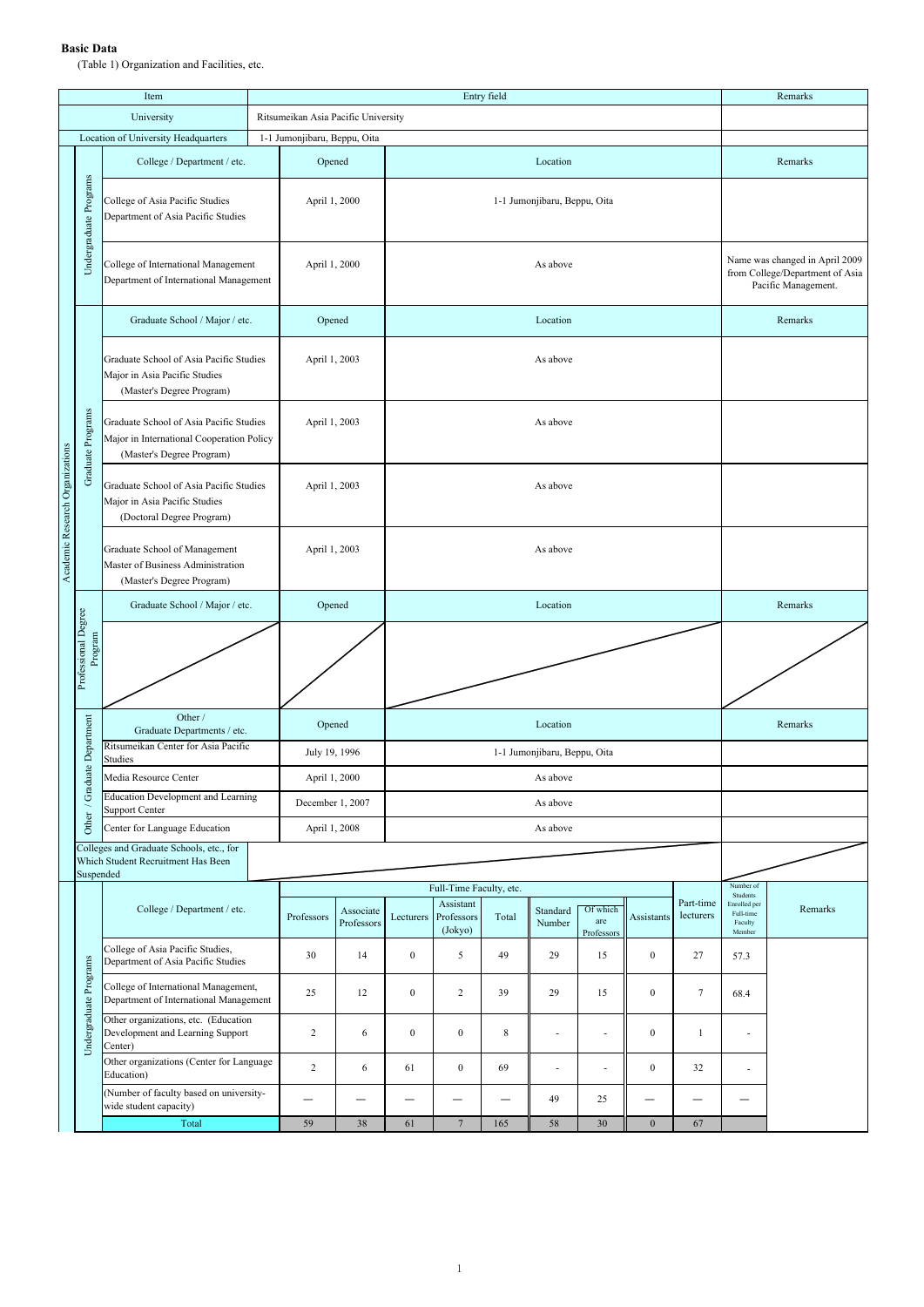|                                     |                                   |                                                                                                  |                                                                                                             | Research Supervisors and Research Supervisor Assistants |                                |                        |                                      |                                                  |                                                                                              |                                                    |                                                                |                                                                |                         |                                        |                        |         |
|-------------------------------------|-----------------------------------|--------------------------------------------------------------------------------------------------|-------------------------------------------------------------------------------------------------------------|---------------------------------------------------------|--------------------------------|------------------------|--------------------------------------|--------------------------------------------------|----------------------------------------------------------------------------------------------|----------------------------------------------------|----------------------------------------------------------------|----------------------------------------------------------------|-------------------------|----------------------------------------|------------------------|---------|
| Faculty Organization                | Graduate Programs                 | Graduate School / Major / etc.                                                                   |                                                                                                             | Research<br>Supervisors                                 | Of which are<br>Professors     |                        | Research<br>Supervisor<br>Assistants | Total                                            | Research<br>Supervisors<br>Standard<br>Number                                                | Of which<br>are<br>Professors                      | Research<br>Supervisor<br>Assistants<br>Standard<br>Number     | Total<br>Standard<br>Number                                    | Assistants              | Part-time<br>lecturers                 | Remarks                |         |
|                                     |                                   |                                                                                                  | Graduate School of Asia Pacific Studies,<br>Major in Asia Pacific Studies<br>(Master's Degree Program)      |                                                         | 17                             |                        | 12                                   | 1                                                | 18                                                                                           | $\overline{\mathbf{3}}$                            | 2                                                              | 2                                                              | 5                       | $\boldsymbol{0}$                       |                        |         |
|                                     |                                   |                                                                                                  | Graduate School of Asia Pacific Studies,<br>Major in International Cooperation<br>(Master's Degree Program) | 27                                                      |                                |                        | 20                                   | $\sqrt{2}$                                       | 29                                                                                           | 5                                                  | $\overline{\mathbf{3}}$                                        | $\boldsymbol{0}$                                               | 5                       | $\bf{0}$                               | 3                      |         |
|                                     |                                   |                                                                                                  | Graduate School of Asia Pacific Studies,<br>Major in Asia Pacific Studies (Doctoral<br>Degree Program)      |                                                         | 33                             |                        | 27                                   | $\overline{c}$                                   | 35                                                                                           | 3                                                  | $\overline{c}$                                                 | 3                                                              | 6                       | $\boldsymbol{0}$                       |                        |         |
|                                     |                                   | Graduate School of Management, Master<br>of Business Administration<br>(Master's Degree Program) |                                                                                                             | 25                                                      |                                | 18                     | $\overline{\mathbf{3}}$              | 28                                               | 5<br>16                                                                                      | 3                                                  | 4                                                              | 9                                                              | $\boldsymbol{0}$        | $\mathbf{1}$                           |                        |         |
|                                     |                                   | Total                                                                                            |                                                                                                             |                                                         | 102                            |                        | 77                                   |                                                  | 8<br>110                                                                                     |                                                    | 10                                                             | 25<br>9                                                        |                         | $\mathbf{0}$                           | $\overline{4}$         |         |
|                                     | Professional Degree               | Graduate School / Major / etc.                                                                   |                                                                                                             |                                                         | Full-Time<br>Faculty           |                        | Of which are                         |                                                  | Full-Time Faculty<br>Of which<br>Professional-<br>Of which<br>Level Full-Time<br>Regarded as |                                                    | Of which<br>are                                                | Of which<br>Professional-<br>Level Full-Tim                    | Of which<br>Regarded as | <b>Assistants</b>                      | Part-time<br>lecturers | Remarks |
|                                     | Program                           |                                                                                                  |                                                                                                             |                                                         |                                |                        | Professors                           |                                                  | Full-Time<br>Faculty                                                                         |                                                    | Professors                                                     | Faculty                                                        | Full-Time               |                                        |                        |         |
|                                     |                                   |                                                                                                  |                                                                                                             |                                                         |                                |                        |                                      |                                                  |                                                                                              |                                                    |                                                                |                                                                |                         |                                        |                        |         |
|                                     |                                   |                                                                                                  | Total                                                                                                       |                                                         | $\boldsymbol{0}$               |                        | $\boldsymbol{0}$                     | $\boldsymbol{0}$                                 | $\boldsymbol{0}$                                                                             | $\boldsymbol{0}$                                   | $\boldsymbol{0}$                                               | $\boldsymbol{0}$                                               | $\boldsymbol{0}$        | $\mathbf{0}$                           | $\boldsymbol{0}$       |         |
|                                     | University Grounds, etc.          | Category                                                                                         |                                                                                                             |                                                         |                                | Standard Area          |                                      | Exclusive                                        |                                                                                              | Shared Use                                         |                                                                | Exclusive space in<br>shared space with<br>other schools, etc. | Total                   |                                        |                        | Remarks |
|                                     |                                   |                                                                                                  | <b>Building Site Area</b>                                                                                   |                                                         |                                |                        | $\overline{\phantom{0}}$             |                                                  | 316,672.0 $m^2$                                                                              |                                                    | $0.0 \text{ m}^2$<br>$0.0 \text{ m}^2$                         |                                                                |                         | $316,672$ m <sup>2</sup>               |                        |         |
|                                     |                                   | Sports Ground Site                                                                               |                                                                                                             |                                                         |                                |                        |                                      |                                                  | $41,810.0$ m <sup>2</sup>                                                                    |                                                    | $0.0 \text{ m}^2$<br>$0.0 \text{ m}^2$                         |                                                                |                         | $41,810$ m <sup>2</sup>                |                        |         |
|                                     |                                   | <b>Total University Grounds Area</b>                                                             |                                                                                                             |                                                         |                                | 54,800.0 m             |                                      |                                                  | 358,482.0 m <sup>2</sup>                                                                     |                                                    | $0.0\,$<br>0.0                                                 |                                                                |                         | 358,482 m <sup>2</sup>                 |                        |         |
|                                     |                                   | Other                                                                                            |                                                                                                             |                                                         |                                |                        |                                      |                                                  | $68,705.49$ m <sup>2</sup>                                                                   |                                                    | $0.0 \text{ m}^2$                                              | $0.0 \text{ m}^2$<br>Exclusive space in                        |                         | $68,705$ m <sup>2</sup>                |                        |         |
|                                     |                                   | Category                                                                                         |                                                                                                             |                                                         |                                | Standard Area          |                                      |                                                  | Exclusive                                                                                    |                                                    | Shared Use<br>shared space with<br>other schools, etc.         |                                                                |                         | Total                                  |                        |         |
|                                     |                                   |                                                                                                  | <b>Total Building Area</b>                                                                                  |                                                         |                                |                        | $21,213.0 \text{ m}^2$               |                                                  | $60,908.0$ m <sup>2</sup>                                                                    |                                                    | $0.0 \text{ m}^2$<br>$0.0\,$ m <sup><math>\degree</math></sup> |                                                                |                         | $60,908$ m <sup>2</sup>                |                        |         |
|                                     |                                   |                                                                                                  | College / Graduate School / etc.<br>College of Asia Pacific Studies                                         |                                                         |                                |                        | 60                                   | Classrooms                                       |                                                                                              |                                                    |                                                                |                                                                |                         |                                        |                        |         |
|                                     |                                   |                                                                                                  | College of International Management                                                                         |                                                         |                                |                        | 42                                   |                                                  |                                                                                              |                                                    |                                                                |                                                                |                         |                                        |                        |         |
|                                     |                                   |                                                                                                  | Faculty Offices<br>Center for Language Education                                                            |                                                         |                                | 24                     |                                      |                                                  |                                                                                              |                                                    |                                                                |                                                                |                         |                                        |                        |         |
|                                     | Buildings, etc.                   |                                                                                                  | <b>Education Development and Learning</b><br>Support Center                                                 |                                                         |                                | 9                      |                                      |                                                  |                                                                                              |                                                    |                                                                |                                                                |                         |                                        |                        |         |
| ies and Equipment, etc.<br>Faciliti |                                   | Classroom and Other                                                                              |                                                                                                             | Category                                                |                                |                        | Lecture Halls                        |                                                  | Seminar Rooms                                                                                | Experiment /<br><b>Practical Training</b><br>Rooms |                                                                | Information<br>Processing<br><b>Learning Facilities</b>        |                         | Language<br><b>Learning Facilities</b> |                        |         |
|                                     |                                   | Facilities<br>On-Campus Classroom and other Facilities                                           |                                                                                                             |                                                         |                                |                        | 22                                   | 49                                               |                                                                                              |                                                    | $\sqrt{2}$<br>9                                                |                                                                |                         | 48                                     |                        |         |
|                                     |                                   |                                                                                                  |                                                                                                             |                                                         |                                |                        |                                      |                                                  |                                                                                              |                                                    |                                                                |                                                                |                         |                                        |                        |         |
|                                     |                                   |                                                                                                  | Library, etc.<br>Area                                                                                       |                                                         |                                |                        |                                      |                                                  | <b>Seats</b>                                                                                 |                                                    |                                                                |                                                                |                         |                                        |                        |         |
|                                     | Library, Book and Materials, etc. |                                                                                                  | Library                                                                                                     |                                                         |                                | 5,811.9 m <sup>2</sup> |                                      | 1,037                                            |                                                                                              |                                                    |                                                                |                                                                |                         |                                        |                        |         |
|                                     |                                   |                                                                                                  |                                                                                                             |                                                         |                                |                        |                                      |                                                  |                                                                                              |                                                    |                                                                |                                                                |                         |                                        |                        |         |
|                                     |                                   | Library, etc.                                                                                    |                                                                                                             |                                                         | Books (of which foreign books) |                        |                                      | Academic journals (of which<br>foreign journals) |                                                                                              |                                                    | Electronic journals (of which<br>foreign journals)             |                                                                |                         |                                        |                        |         |
|                                     |                                   | Library                                                                                          |                                                                                                             |                                                         | 233,470 [101,245] book         |                        |                                      | (953)<br>2,785                                   |                                                                                              | 104<br>(104)<br>type:<br>type                      |                                                                |                                                                |                         |                                        |                        |         |
|                                     |                                   |                                                                                                  |                                                                                                             |                                                         | C<br>٦                         |                        |                                      | ſ                                                |                                                                                              | ſ<br>J                                             |                                                                |                                                                |                         |                                        |                        |         |
|                                     |                                   | Total                                                                                            |                                                                                                             |                                                         | ٦<br>233,470 [101,245]         |                        |                                      | 2,785                                            | ר<br>(953)                                                                                   |                                                    | L<br>$104$ ]                                                   |                                                                |                         |                                        |                        |         |
|                                     |                                   | Gymnasium and Other Facilities                                                                   |                                                                                                             |                                                         | Gymnasium Area                 |                        |                                      |                                                  |                                                                                              |                                                    | $104$ $\zeta$                                                  |                                                                |                         |                                        |                        |         |
|                                     |                                   | Gymnasium                                                                                        |                                                                                                             |                                                         |                                | 2,950.7 m <sup>2</sup> |                                      |                                                  |                                                                                              |                                                    |                                                                |                                                                |                         |                                        |                        |         |
|                                     |                                   |                                                                                                  |                                                                                                             |                                                         |                                |                        |                                      |                                                  |                                                                                              |                                                    |                                                                |                                                                |                         |                                        |                        |         |